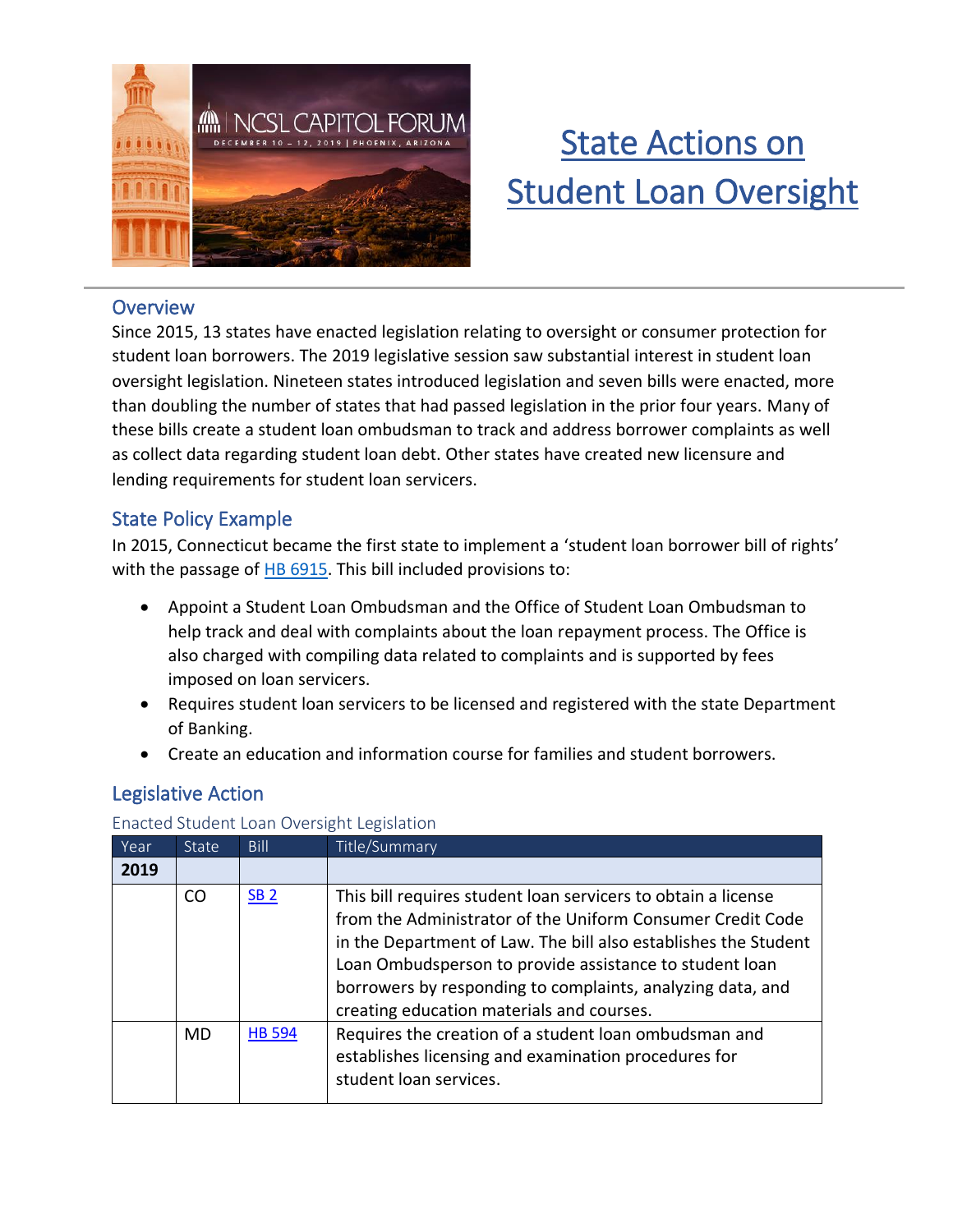|      | <b>ME</b>      | <b>SB 285</b>   | Establishes a Student Loan Bill of Rights and creates a Student               |
|------|----------------|-----------------|-------------------------------------------------------------------------------|
|      |                |                 | Loan Ombudsman; provides that the Ombudsman's duties                          |
|      |                |                 | include receiving, reviewing, and, if possible, resolving                     |
|      |                |                 | complaints from student loan borrowers, compiling and                         |
|      |                |                 | analyzing student loan borrower data, and assisting student                   |
|      |                |                 | loan borrowers to understand their rights and responsibilities.               |
|      | <b>NJ</b>      | SB 1149         | Establishes the Office of Student Loan Ombudsman to regulate                  |
|      |                |                 | student loan servicers.                                                       |
|      | <b>NY</b>      | <b>SB 1508C</b> | State budget bill. Creates new requirements for student loan                  |
|      |                |                 | servicers including licensing.                                                |
|      | <b>NV</b>      | <b>AB 383</b>   | Provides for the designation of a Student Loan Ombudsman                      |
|      |                |                 | within the Office of the State Treasurer and prescribes the                   |
|      |                |                 | powers and duties relating to that position.                                  |
|      | R <sub>l</sub> | <b>SB 737</b>   | Creates the Student Loan Bill of Rights Act. Establishes                      |
|      |                |                 | guidelines for the attorney general's consumer protection unit,               |
|      |                |                 | in collaboration with the director of business regulation, the                |
|      |                |                 | general treasurer, and the commissioner of postsecondary                      |
|      |                |                 | education to receive and review complaints of student loan                    |
|      |                |                 | borrowers. Also establishes the duties and responsibilities of                |
|      |                |                 | student loan servicers.                                                       |
| 2018 |                |                 |                                                                               |
|      | PA             | <b>HB 2124</b>  | Requires schools to send letters to students with information                 |
|      |                |                 | regarding student loan debt.                                                  |
|      | VA             | <b>SB 394</b>   | Creates Office of Qualified Education Loan Ombudsman.                         |
|      |                |                 | Requires the office to establish an education course for loan                 |
|      |                |                 |                                                                               |
|      |                |                 | borrowers.                                                                    |
|      | <b>WA</b>      | SB 6029         | Establishes a Student Loan Bill of Rights & authorizes the                    |
|      |                |                 | Department of Financial Institutions to license and regulate                  |
|      |                |                 | student loan servicers.                                                       |
| 2017 |                |                 |                                                                               |
|      | IL             | SB 1351         | Student Loan Servicing Rights Act. Creates a student loan bill                |
|      |                |                 | of rights and creates the Student Loan Ombudsman in the                       |
|      |                |                 | Office of the Attorney General.                                               |
| 2016 |                |                 |                                                                               |
|      | <b>CA</b>      | AB 2251         | Student Loan Servicing Act. Providing for the licensure,                      |
|      |                |                 | regulation, and oversight of student loan servicers by the                    |
|      |                |                 | Commissioner of Business Oversight.                                           |
| 2015 |                |                 |                                                                               |
|      | <b>CT</b>      | HB 6915         | Creates the Student Loan Borrower Bill of Rights & Student<br>Loan Ombudsman. |